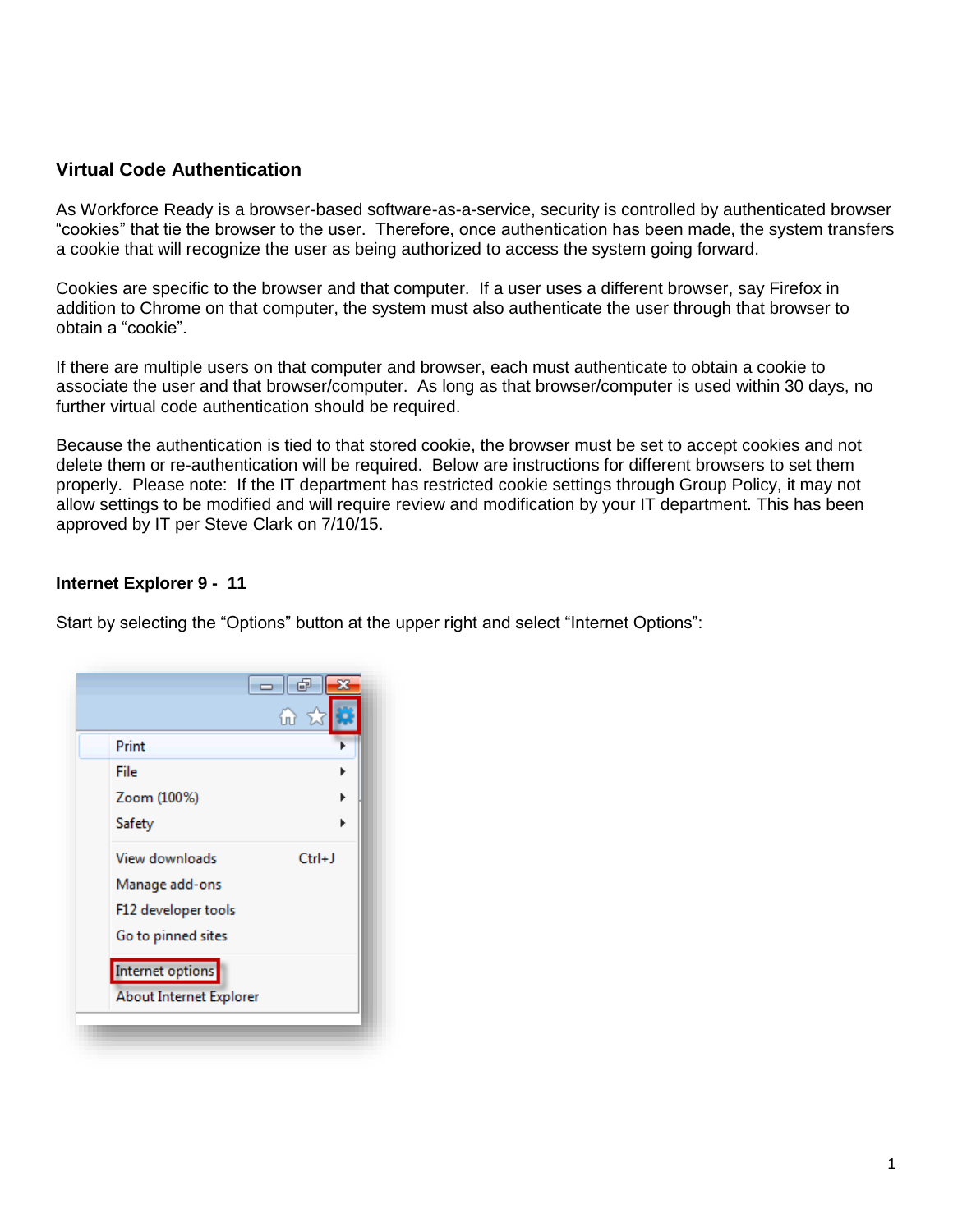On the General tab, make sure that the "Delete browsing history on exit" is **unchecked**. The select the "Privacy" tab:

| <b>Internet Options</b><br>P                                                              |
|-------------------------------------------------------------------------------------------|
| General<br>Security<br>Privacy  <br>Content<br><b>Connections</b><br>Advanced<br>Programs |
| Home page                                                                                 |
| To create home page tabs, type each address on its own line.<br>http://www.google.com/    |
|                                                                                           |
| Use default<br><b>Use blank</b><br>Use current                                            |
| Browsing history                                                                          |
| Delete temporary files, history, cookies, saved passwords,<br>and web form information.   |
| Delete browsing history on exit                                                           |
| Delete<br><b>Settings</b><br>Search                                                       |
| Change search defaults.<br><b>Settings</b>                                                |
| Tabs                                                                                      |
| Change how webpages are displayed in<br>Settings<br>tabs.                                 |
| Appearance                                                                                |
| Colors<br><b>Fonts</b><br><b>Accessibility</b><br>Languages                               |
| <b>OK</b><br>Cancel<br>Apply                                                              |
|                                                                                           |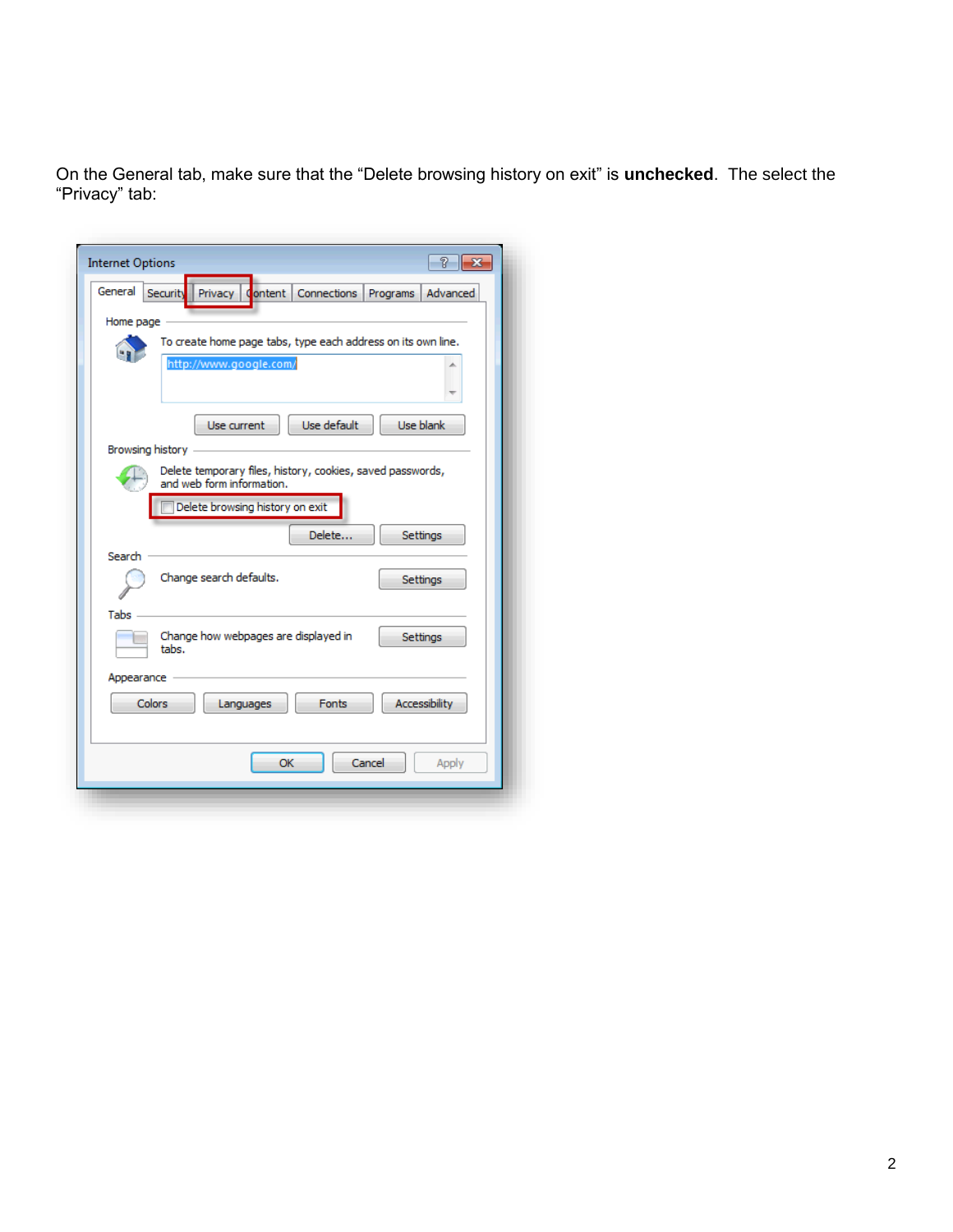| <b>Internet Options</b>                                                                                                                       | P<br>$\mathbf{x}$              |
|-----------------------------------------------------------------------------------------------------------------------------------------------|--------------------------------|
| Security<br>General<br>Privacy<br>Content  <br><b>Connections</b>                                                                             | Programs   Advanced            |
|                                                                                                                                               |                                |
| Select a zone to view or change security settings.                                                                                            |                                |
|                                                                                                                                               |                                |
| Internet<br>Local intranet Trusted sites<br>Restricted<br>sites                                                                               |                                |
| <b>Trusted sites</b>                                                                                                                          | <b>Sites</b>                   |
| This zone contains websites that you<br>trust not to damage your computer or<br>your files.<br>You have websites in this zone.                |                                |
| Security level for this zone                                                                                                                  |                                |
| <b>Custom</b><br>Custom settings.<br>- To change the settings, click Custom level.<br>- To use the recommended settings, click Default level. |                                |
| Enable Protected Mode (requires restarting Internet Explorer)                                                                                 |                                |
| Custom level                                                                                                                                  | Default level                  |
| Reset all zones to default level                                                                                                              |                                |
| $\bigoplus$<br>Some settings are managed by your system administrator.                                                                        |                                |
| ОК<br>Cancel                                                                                                                                  | Apply                          |
|                                                                                                                                               |                                |
| Sites<br>Click on                                                                                                                             | and the following will appear: |
|                                                                                                                                               |                                |
| <b>Trusted sites</b>                                                                                                                          | x                              |
| You can add and remove websites from this zone. All websites in<br>this zone will use the zone's security settings.                           |                                |
| Add this website to the zone:                                                                                                                 |                                |
|                                                                                                                                               | Add                            |
|                                                                                                                                               |                                |
| Websites:                                                                                                                                     |                                |
| http://civiccotylerma<br>https://secure.saashr.com                                                                                            | Remove                         |
|                                                                                                                                               |                                |
| Require server verification (https:) for all sites in this zone                                                                               |                                |
|                                                                                                                                               |                                |
|                                                                                                                                               | Close                          |
|                                                                                                                                               |                                |
|                                                                                                                                               | Add this website to the zone:  |
|                                                                                                                                               |                                |

#### Click on the Security tab and select Trusted sites;

Enter https://secure.saashr.com in the **interpretision of the click on Add and then Close.**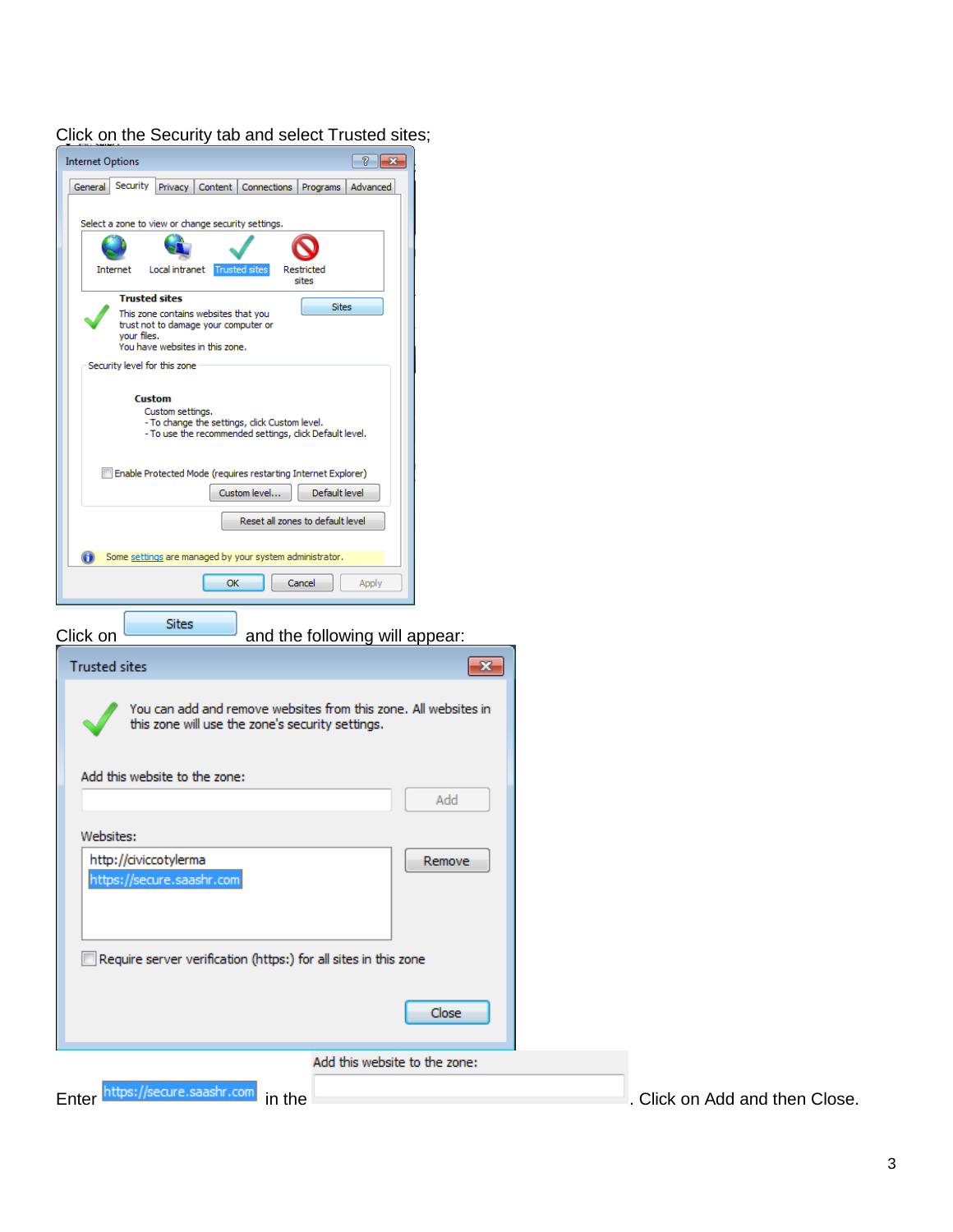## **Google Chrome (Version 43 shown)**

Select the Menu button in the upper right corner and select "Settings", then select "Show Advanced Settings" at the bottom of the page:

| New tab                           |     |      | $Ctrl + T$ |
|-----------------------------------|-----|------|------------|
| New window                        |     |      | $Ctrl + N$ |
| New incognito window Ctrl+Shift+N |     |      |            |
| History                           |     |      | $Ctrl + H$ |
| Downloads                         |     |      | $Ctrl + J$ |
| <b>Recent Tabs</b>                |     |      |            |
| <b>Bookmarks</b>                  |     |      |            |
| Zoom                              |     | 100% |            |
| Print                             |     |      | $Ctrl + P$ |
| Save page as                      |     |      | $Ctrl + S$ |
| Find                              |     |      | $Ctrl + F$ |
| More tools                        |     |      |            |
| Fdit                              | Cut | Copy | Paste      |
| Settings                          |     |      |            |
| About Google Chrome               |     |      |            |
| Help                              |     |      |            |
|                                   |     |      |            |

Then press the "Content settings…" button:

| Content settings | Clear browsing data |
|------------------|---------------------|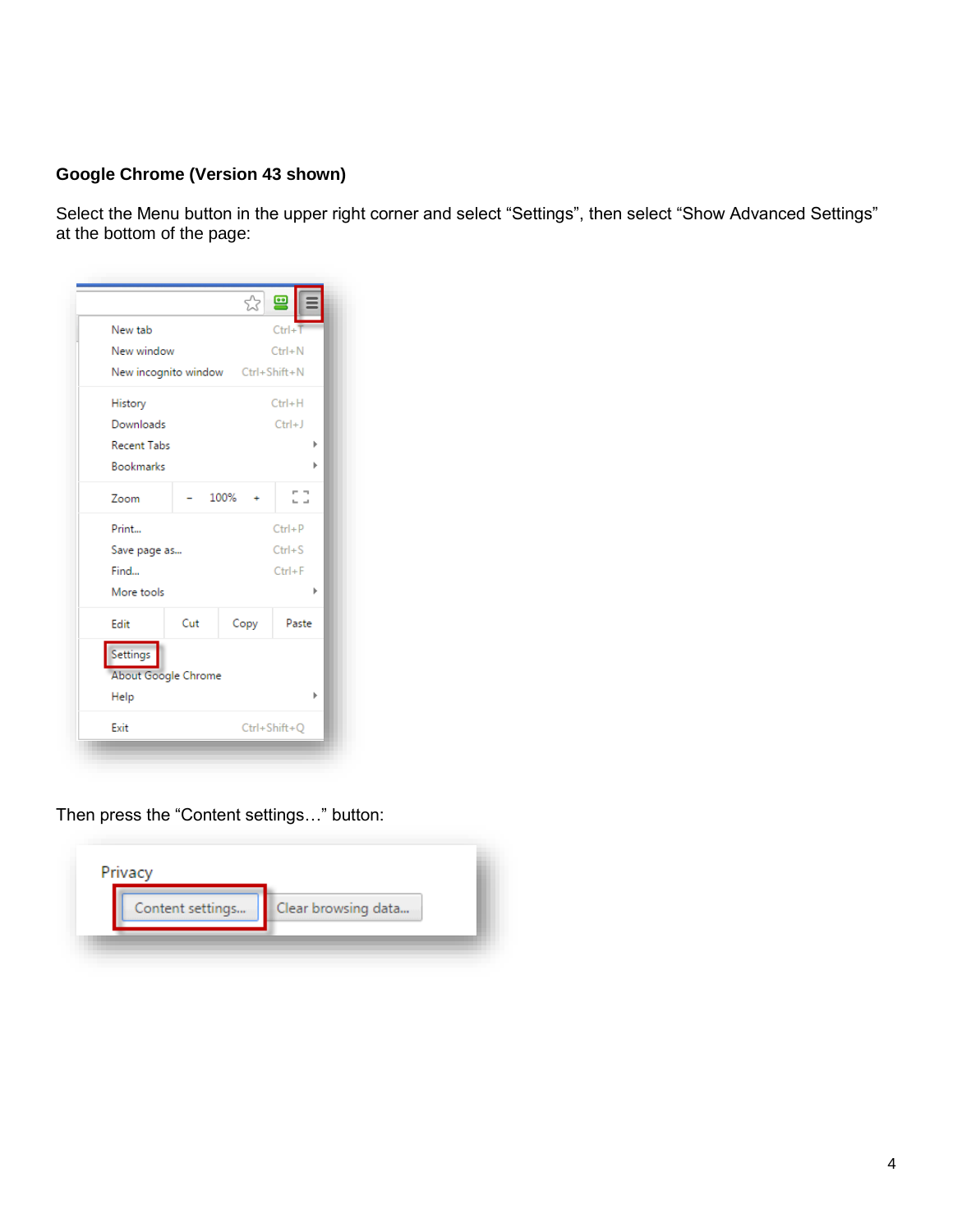## Check the top box:

| Content settings                                 |                                          |
|--------------------------------------------------|------------------------------------------|
| Cookies                                          |                                          |
|                                                  | Allow local data to be set (recommended) |
| Keep local data only until you quit your browser |                                          |
| Block sites from setting any data                |                                          |
|                                                  | Block third-party cookies and site data  |
| Manage exceptions                                | All cookies and site data                |
|                                                  |                                          |

Or conversely, you can add an exception by pressing "Manage exceptions…" and adding [\*.]saashr.com

| Hostname pattern | <b>Behavior</b> |
|------------------|-----------------|
| [*.]saashr.com   | Allow           |
| [*.]example.com  | <b>Allow</b>    |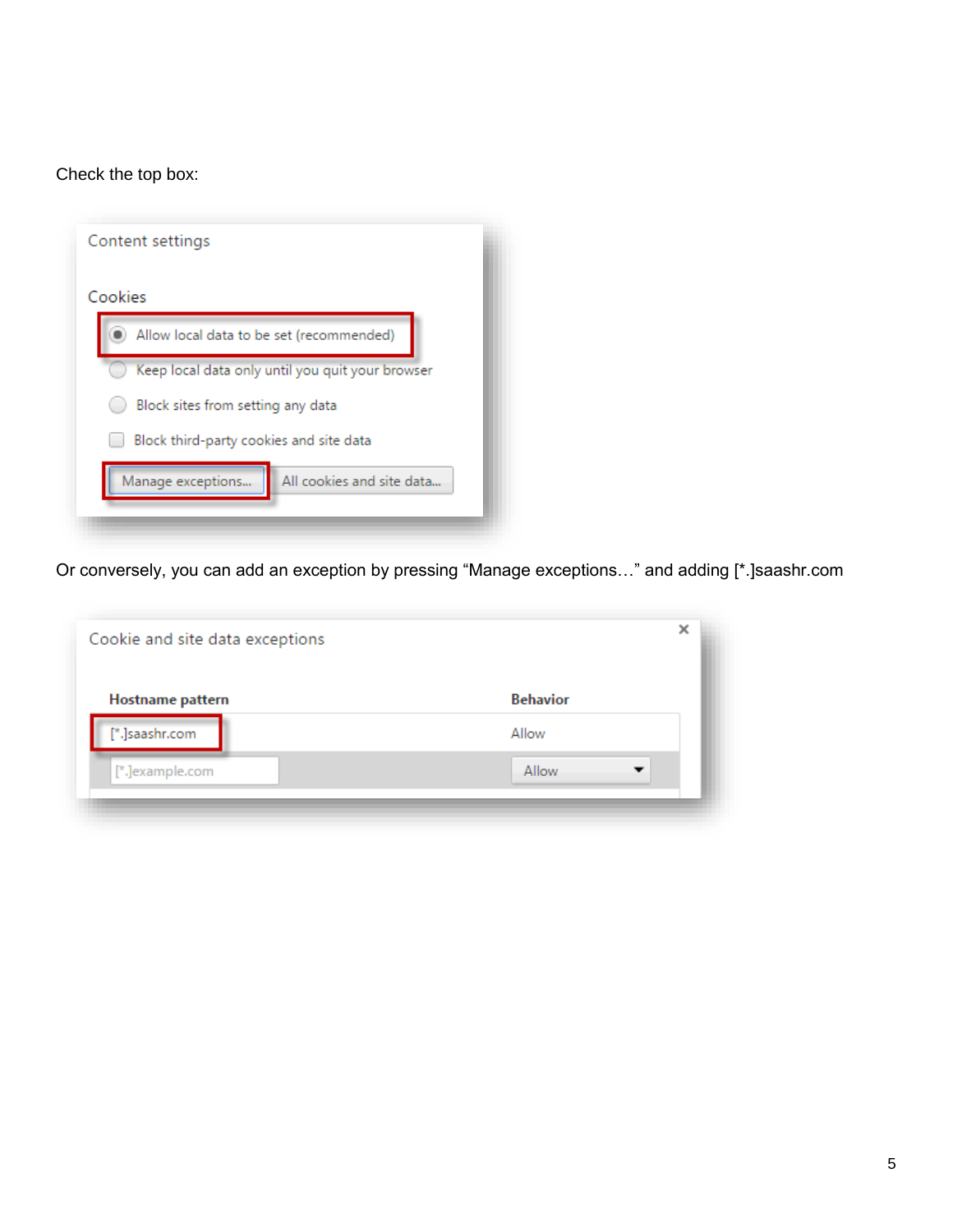## **Mozilla Firefox**

Select the Menu button in the upper right corner and select "Options":



Make sure the "Remember History" drop down is selected. Exceptions can be added as with Chrome::

| General           | Privacy                                                                                                           |
|-------------------|-------------------------------------------------------------------------------------------------------------------|
| Search            |                                                                                                                   |
| Content           | <b>Tracking</b>                                                                                                   |
| Applications<br>A | Tell sites that I do not want to be tracked                                                                       |
|                   | Learn More                                                                                                        |
| <b>CO</b> Privacy |                                                                                                                   |
| $\mathbf{r}$      | <b>History</b>                                                                                                    |
| Security          | Firefox will:<br><b>Remember history</b>                                                                          |
| $\bigcirc$ Sync   | Firefox will remember your browsing, download, form and search history, and keep cookies from websites you visit. |
|                   |                                                                                                                   |